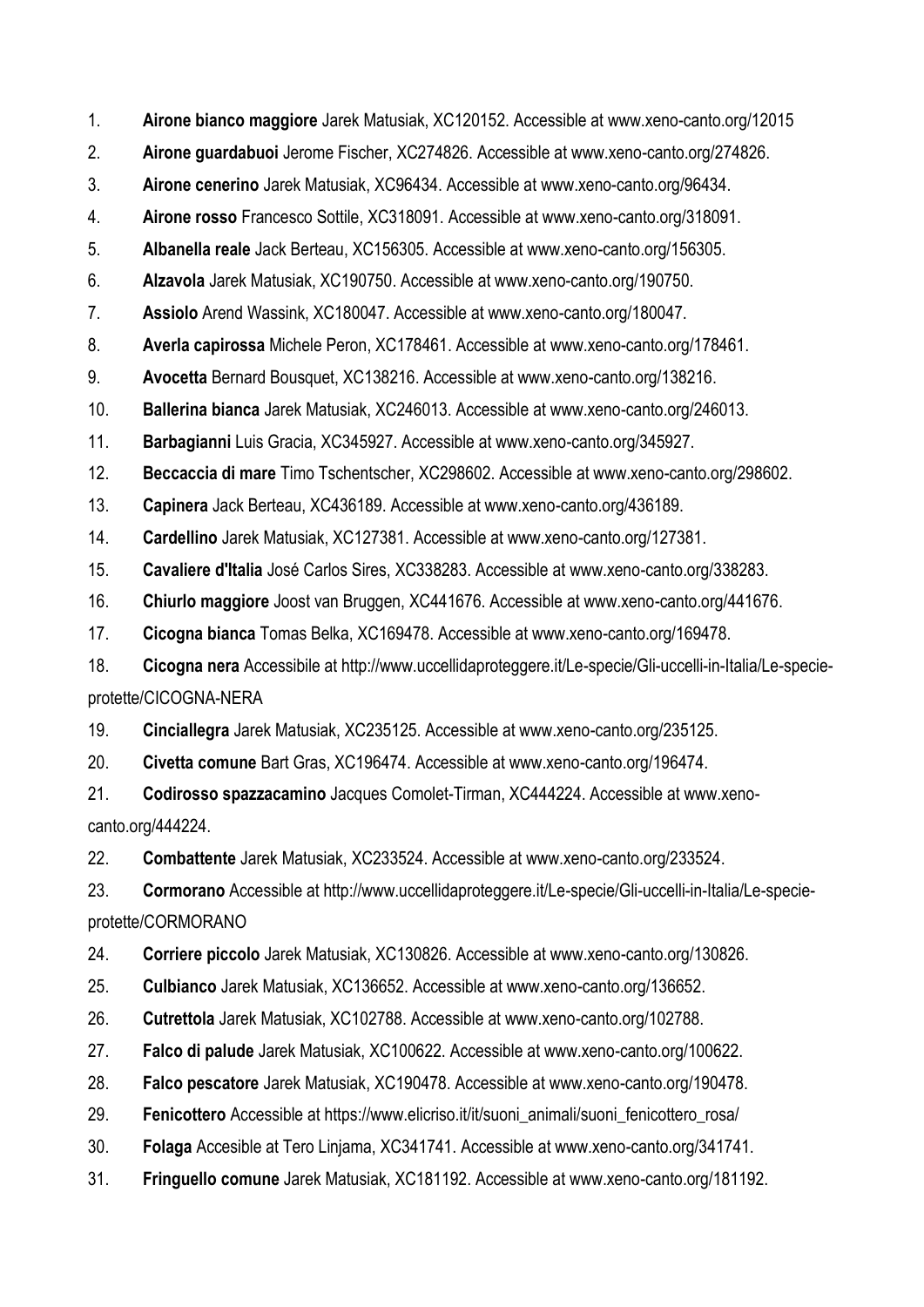- 32. **Gabbiano corallino** Jarek Matusiak, XC179601. Accessible at www.xeno-canto.org/179601.
- 33. **Gabbiano reale** Jerome Fischer, XC319855. Accessible at www.xeno-canto.org/319855.
- 34. **Gallinella d'acqua** Carlos W., XC303948. Accessible at www.xeno-canto.org/303948.
- 35. **Gambecchio comune** Lars Lachmann, XC330952. Accessible at www.xeno-canto.org/330952.
- 36. **Garzetta** Francesco Sottile, XC318093. Accessible at www.xeno-canto.org/318093.
- 37. **Germano reale** Thomas Lüthi, XC392206. Accessible at www.xeno-canto.org/392206.
- 38. **Gheppio** Sonnenburg, XC433468. Accessible at www.xeno-canto.org/433468.
- 39. **Ghiandaia marina** Jarek Matusiak, XC188148. Accessible at www.xeno-canto.org/188148.
- 40. **Gru** Terje Kolaas, XC383665. Accessible at www.xeno-canto.org/383665.
- 41. **Gruccione** Jarek Matusiak, XC188470. Accessible at www.xeno-canto.org/188470.
- 42. **Gufo comune** Stein Ø. Nilsen, XC315111. Accessible at www.xeno-canto.org/315111.
- 43. **Martin pescatore** Timo Tschentscher, XC331886. Accessible at www.xeno-canto.org/331886.
- 44. **Merlo** Jarek Matusiak, XC130204. Accessible at www.xeno-canto.org/130204.
- 45. **Migliarino di palude** Jarek Matusiak, XC221228. Accessible at www.xeno-canto.org/221228.
- 46. **Mignattaio** Marco Dragonetti, XC314914. Accessible at www.xeno-canto.org/314914.
- 47. **Moretta** tabaccata Jarek Matusiak, XC219563. Accessible at www.xeno-canto.org/219563.
- 48. **Moriglione** Jarek Matusiak, XC102819. Accessible at www.xeno-canto.org/102819.
- 49. **Nibbio bruno** Bram Piot, XC56176. Accessible at www.xeno-canto.org/56176.
- 50. **Nibbio reale** Michele Viganò, XC306869. Accessible at www.xeno-canto.org/306869.
- 51. **Nitticora** Carlos W., XC304259. Accessible at www.xeno-canto.org/304259.
- 52. **Oca egiziana** accessibile at www.youtube.com/watch?v=fTV3SoHAAIU
- 53. **Occhiocotto** Giuseppe Speranza, XC328461. Accessible at www.xeno-canto.org/328461.
- 55. **Passero d'Italia** Thijs Fijen, XC127384. Accessible at www.xeno-canto.org/127384.
- 56. **Pettegola** Jarek Matusiak, XC179597. Accessible at www.xeno-canto.org/179597.
- 57. **Pettirosso** Jarek Matusiak, XC252403. Accessible at www.xeno-canto.org/252403.
- 58. **Piovanello comune** Albert Lastukhin, XC184321. Accessible at www.xeno-canto.org/184321.
- 59. **Piovanello pancianera** Jarek Matusiak, XC284758. Accessible at www.xeno-canto.org/284758.
- 60. **Piro piro boschereccio** Timo Tschentscher, XC346062. Accessible at www.xeno-canto.org/346062
- 61. **Pispola** Jarek Matusiak, XC181354. Accessible at www.xeno-canto.org/181354
- 61. **Poiana** Jarek Matusiak, XC96435. Accessible at www.xeno-canto.org/96435
- 62. **Porciglione** Jarek Matusiak, XC130895. Accessible at www.xeno-canto.org/130895.
- 63. **Rondine** Jarek Matusiak, XC134349. Accessible at www.xeno-canto.org/134349.
- 64. **Saltimpalo** Jarek Matusiak, XC102241. Accessible at www.xeno-canto.org/102241.
- 65. **Sgarza ciuffetto** Jens Kirkeby, XC235340. Accessible at www.xeno-canto.org/235340.